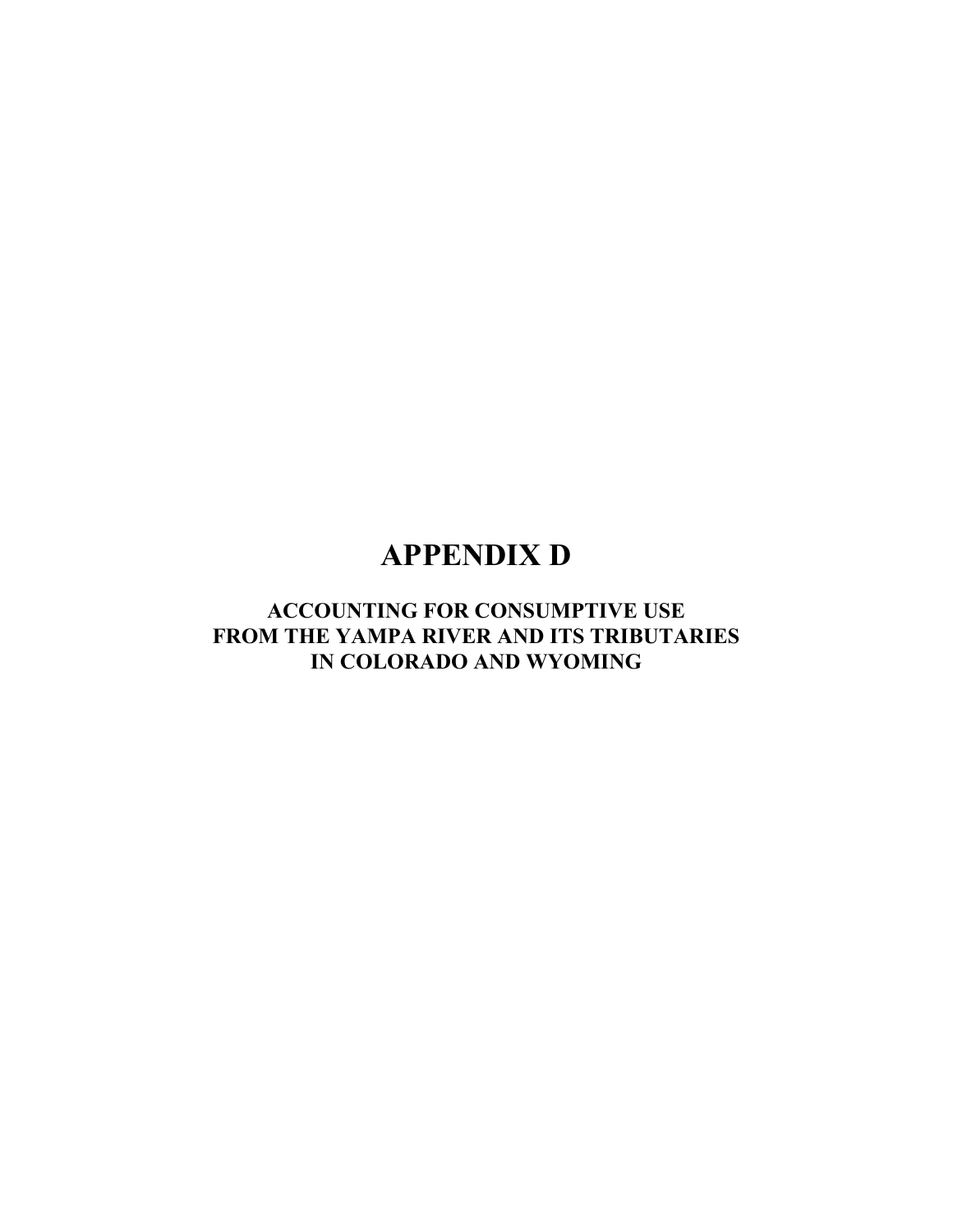## **ACCOUNTING FOR CONSUMPTIVE USE FROM THE YAMPA RIVER AND ITS TRIBUTARIES IN COLORADO AND WYOMING**

### **Background**

This appendix describes the accounting system for determining changes in consumptive water use in the Yampa River Basin. This accounting process periodically will estimate consumptive uses of water from the Yampa River and its tributaries in Colorado and Wyoming and identify when "new" depletions approach an average of about 30,000 acre-feet per year (AF/year) in Colorado and 23,000 AF/year in Wyoming. For the purpose of this document, new depletions are any consumptive uses that did not exist as of 1998, the baseline from which current depletions were estimated.

In Colorado, these depletions were estimated with the Colorado River Decision Support System (CRDSS), a State Model that uses historic stream flow gage and water diversion records, concurrent climatological data, and indices of evapo-transpiration, such as Blaney-Criddle. The CRDSS for the Yampa River estimated current depletions from the Yampa Basin by projecting water demands as of 1998 back through a 90-year (1909–1998) record of known climatic and hydrologic conditions. This "backcasting" process allowed for a reasonable estimate of conditions that are likely to exist in the immediate, foreseeable future. A similar procedure was used to estimate new depletions through the year 2045, based on projections of growth in consumptive demand by various sectors. Because there are no direct hydrologic data (i.e., gage data) available prior to the advent of irrigated agriculture in the Yampa Basin, the same process was used to estimate "undepleted" conditions, by removing all anthropogenic water demands from the same set of known hydrologic conditions (Table D-1). States West Water Resources (2000) estimated depletions from the Little Snake River and its tributaries in Wyoming by identifying specific projects and estimating the average annual volume of water each project would consume (Table D-2).

| Sector                          | Current | Future  | Hydrologic basis                            |
|---------------------------------|---------|---------|---------------------------------------------|
| Agriculture (irrigation)        | 87,765  | 92,258  | 1975–1998 average <sup><math>a</math></sup> |
| Municipal & Industrial (M&I)    | 5,201   | 15,307  | 1998 consumption                            |
| Thermo-electric generation      | 16,947  | 32,350  | 1985–1998 average                           |
| Exports (for or by agriculture) | 2,815   | 2,917   | 1975–1998 average                           |
| Evaporation                     | 12,543  | 12,543  | Includes stock ponds                        |
| TOTAI                           | 125,271 | 155,375 |                                             |

Table D-1. Current and future depletions (AF) from the Yampa Basin in Colorado by sector

<sup>a</sup> Taken directly from CRDSS calculated data set. Estimated depletions prior to 1975 used 1975–1998 average calculated demands for the same month and hydrologic condition, without constraint of net cumulative decree. Does not include any fallow lands that may be irrigated in the future.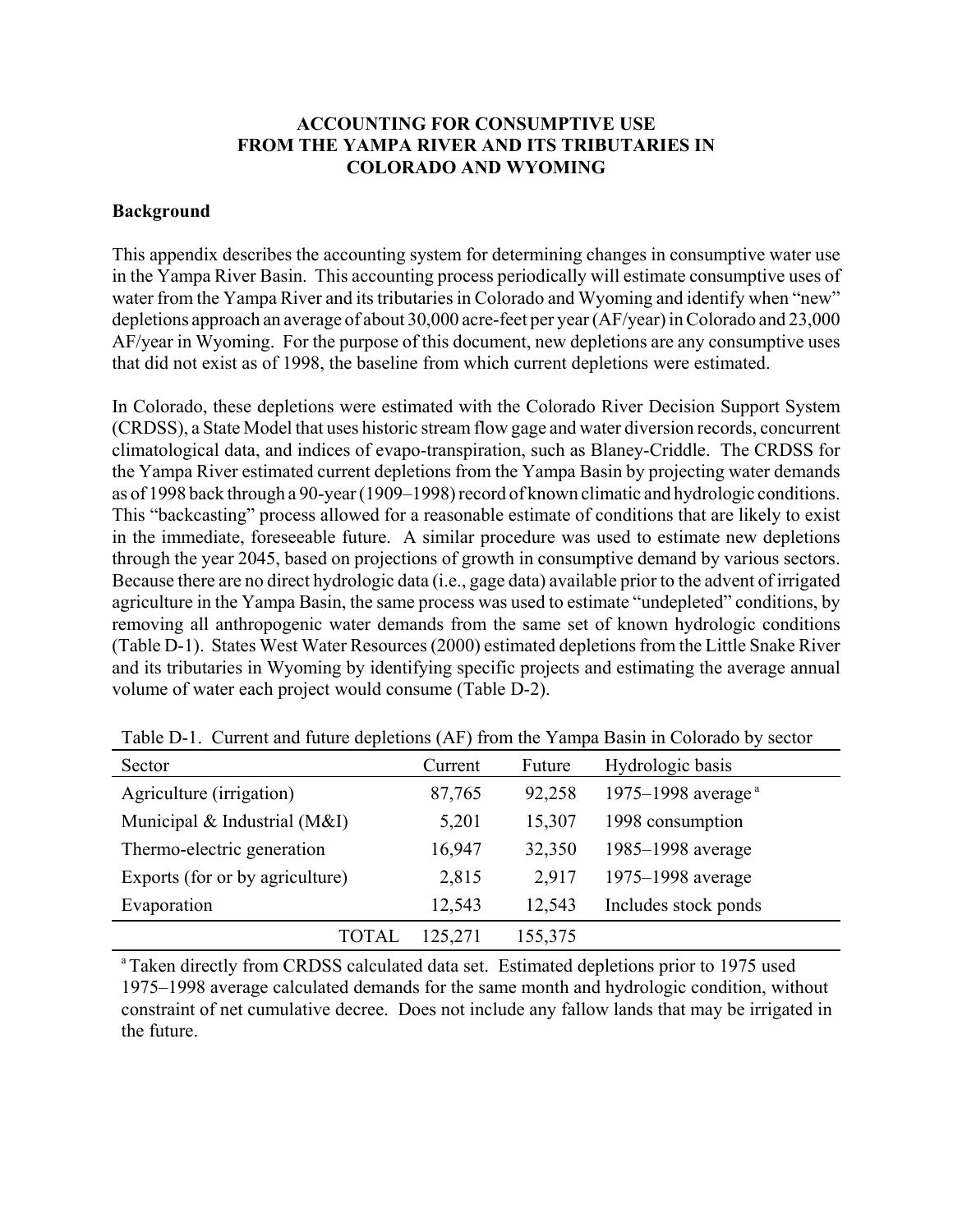| Sector                        | Current  | Future | Comments                                  |  |
|-------------------------------|----------|--------|-------------------------------------------|--|
| Agriculture (irrigation)      | 26,905   | 37,451 | Includes High Savery Project (UC)         |  |
| Municipal                     | 76       | 88     | Towns of Baggs & Dixon                    |  |
| Industrial                    | $\bf{0}$ | 3.000  | No current depletions                     |  |
| Exports (for or by municipal) | 14,400   |        | 22,656 Cheyenne I & II (1995–1997 usage)  |  |
| Evaporation                   | 1,202    |        | 2,816 Diked wetlands $&$ small reservoirs |  |
| TOTAL                         | 42.583   | 66,011 |                                           |  |

Table D-2. Current and future depletions (AF) from the Yampa Basin in Wyoming by sector

Current depletions average about 125,000 AF/year in Colorado and 43,000 AF/year in Wyoming. Based on projections of future human water needs, average annual depletions will likely reach 155,000 AF/year in Colorado and 66,000 AF/year in Wyoming by the year 2045. Total current and projected future depletions are the basis for this biological opinion, whereas undepleted conditions serve as the baseline for this biological opinion.

If average annual depletions reach or exceed the estimated depletions considered by the Service in rendering its biological opinion (i.e., 155,000 AF/year in Colorado and/or 66,000 AF/year in Wyoming), the Service would likely reinitiate consultation. Therefore, periodically the Recovery Program will quantify annual water demand from the Yampa River Basin in Colorado and Wyoming, and estimate average annual depletions following a process similar to that used to estimate current (1998) and projected future (2045) depletions.

## **Methodology**

In Colorado, the U.S. Bureau of Reclamation (USBR) prepares a *Consumptive Uses and Losses Report* (CULR) every 5 years, using information provided by the Colorado Water Conservation Board (CWCB). Data from the CULR or State-approved demand estimate will be backcast over the CRDSS period of record for the Yampa River to estimate annual depletions that would have occurred in each of the years of the hydrologic record. The hydrologic record may be expanded to include more recent hydrologic data since 1998. In addition, the CRDSS may utilize a daily timestep in the future (previous modeling with the CRDSS used a monthly time-step) that would allow for a more precise impact analysis. Averaging depletions over a longer period (90+ years) would minimize the influence of exceptional years and produce results more directly comparable to projected future depletions considered in this consultation.

Every 5 years, beginning in water-year (WY) 2010, the States of Colorado and Wyoming will report to the Program estimated average annual volumes of depletions from the Yampa and Little Snake rivers and their tributaries. When estimated average annual depletions reach 155,000 AF in Colorado or 66,000 AF in Wyoming, the Service is expected to reinitiate intra-Service consultation under Section 7 of the Endangered Species Act (ESA) and, depending upon the outcome of that consultation, the *Management Plan for Endangered Fishes in the Yampa River Basin* and/or the cooperative agreement among the states of Colorado and Wyoming and the Service to implement this plan may need to be modified or supplemented.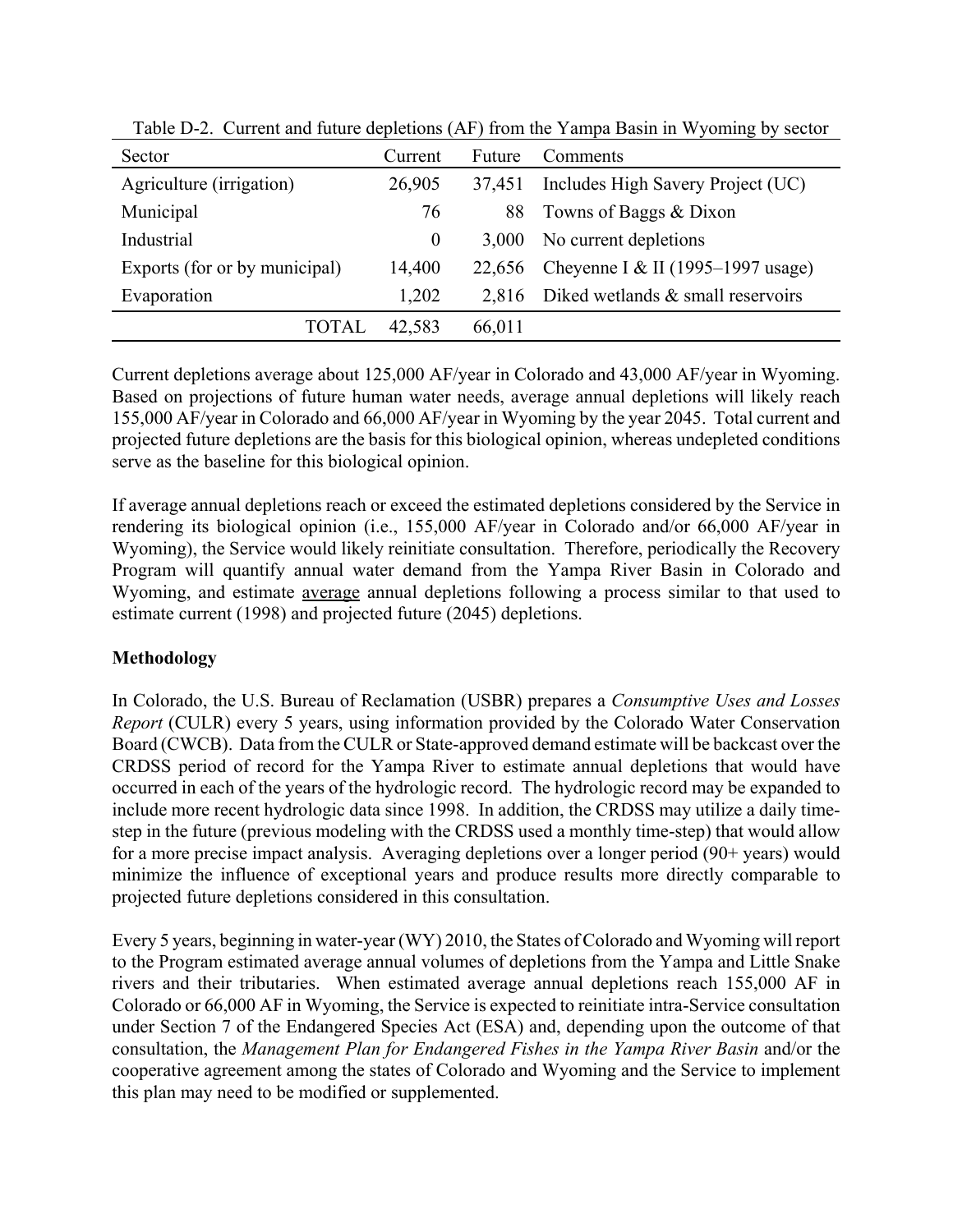### Accounting Protocol

1) Beginning in WY 2005, Colorado and Wyoming will collect consumptive use data and other data necessary to update either Colorado's CRDSS Consumptive Use Model or Colorado's CRDSS Colorado River Mainstem Water Right Planning Model. Data collected would include irrigated acres, diversion records, climatic data needed to run the "Modified Blaney-Criddle" consumptive use model, as well as data on evaporation, municipal and industrial uses, and other consumptive uses identified in the CULR. Irrigation consumption in Wyoming will be estimated by multiplying the number of acres devoted to each type of crop by a crop-specific Consumptive Irrigation Requirement (CIR). The CIR is the amount of irrigation needed in excess of rainfall to produce a specific crop (Table D-3). However, the maximum consumptive use of any crop is realized only with an adequate water supply (States West Water Resources 2000).

|                              |                       | Grass/Meadow | Alfalfa | Totals |
|------------------------------|-----------------------|--------------|---------|--------|
| Above<br><b>Baggs</b>        | Irrigated acres       | 10,298       | 1,273   | 11,571 |
|                              | CIR (feet/year)       | 1.63         | 1.90    |        |
|                              | CIR (AF/year)         | 16,786       | 2,419   | 19,205 |
| <b>Below</b><br><b>Baggs</b> | Irrigated acres       | 3,879        | 479     | 4,358  |
|                              | CIR (feet/year)       | 1.75         | 1.90    |        |
|                              | CIR (AF/year)         | 6,788        | 910     | 7,698  |
|                              | Total irrigated acres | 14,194       | 1,755   | 15,929 |
| Total CIR (AF/year)          |                       | 23,574       | 3,329   | 26,903 |

Table D-3. Calculation of current CIR, Little Snake River Basin, Wyoming

In-basin municipal uses in Wyoming are not expected to increase significantly. Outof-basin municipal uses will be determined by the trans-basin diversion records for the City of Cheyenne. Future industrial consumptive uses in Wyoming of up to 3,000 AF/year have been estimated (Roehm 2004). However, specific industrial uses and locations of use have not been identified. At such time as these industrial uses are identified and developed, site-specific diversion records in real time will be used to estimate their average annual depletions by backcasting demand over an historic hydrologic record.

The Service would also maintain a list of the associated depletions and consumptive uses of any new projects the Service consulted on during each 5-year period. The updated information will be submitted to a technical workgroup for peer review. Once the technical group has verified the depletions and consumptive uses, they will be submitted to the Recovery Program for final review.

2) Every 5 years, beginning in WY 2010, Colorado's CRDSS Consumptive Use Model will be run, using data collected by Colorado and Wyoming during the preceding 5 year period, and a CULR will be developed. The CULR would verify the present level of consumptive uses.